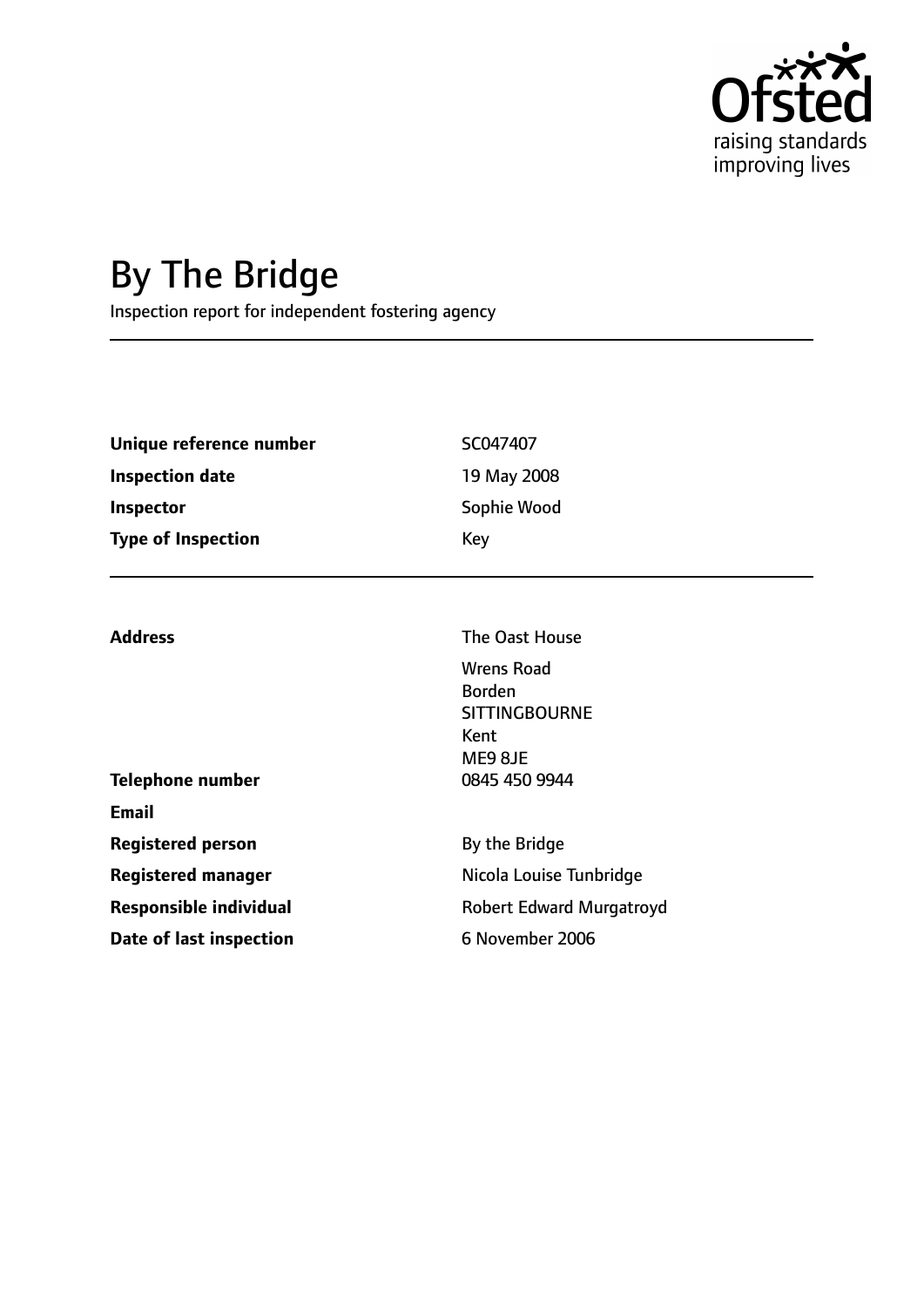© Crown copyright 2008

Website: www.ofsted.gov.uk

This document may be reproduced in whole or in part for non-commercial educational purposes, provided that the information quoted is reproduced without adaptation and the source and date of publication are stated.

You can obtain copies of The Children Act 2004, Every Child Matters and The National Minimum Standards for Children's Services from: The Stationery Office (TSO) PO Box 29, St Cripins, Duke Street, Norwich, NR3 1GN. Tel: 0870 600 5522. Online ordering: www.tso.co.uk/bookshop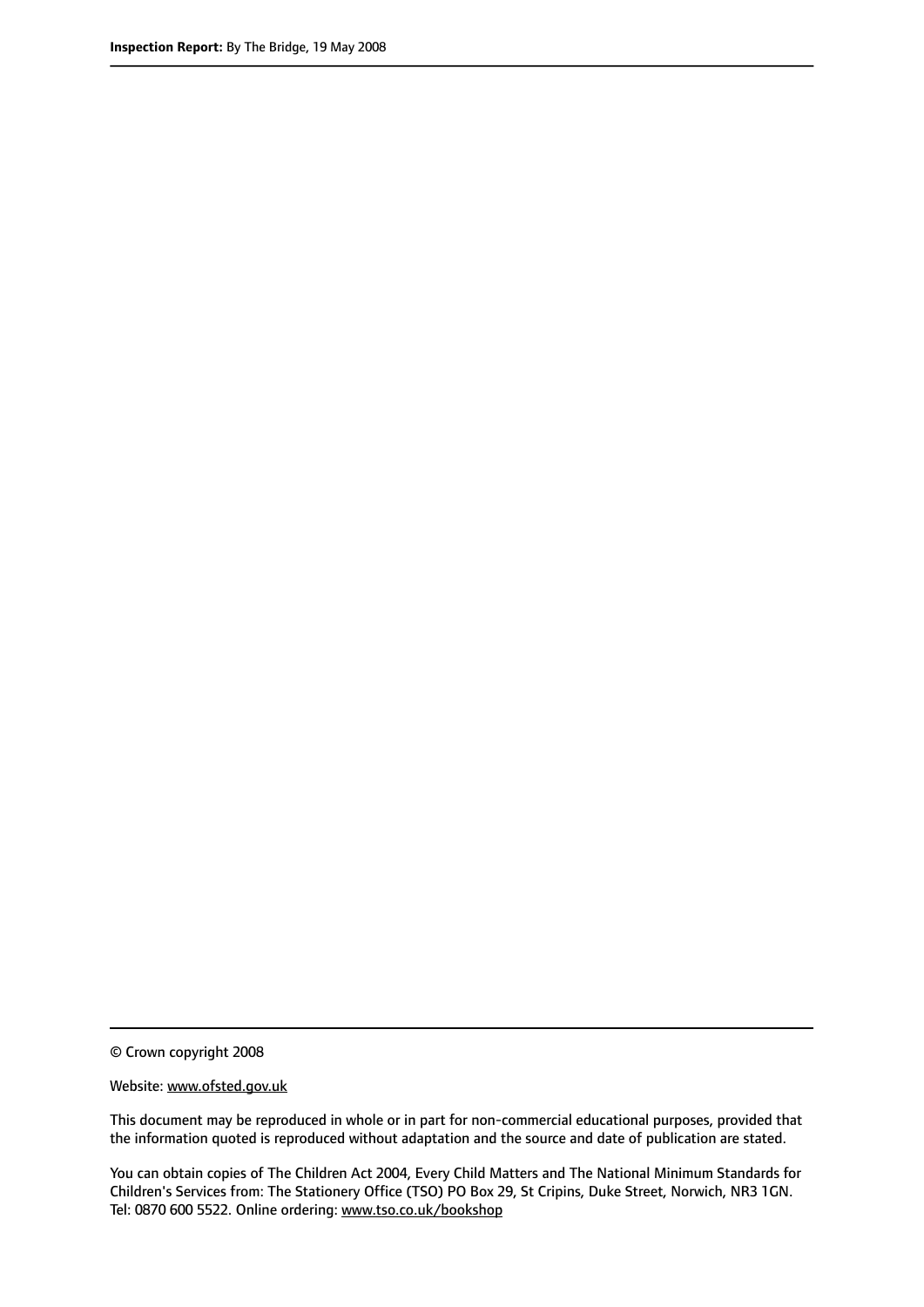# **About this inspection**

The purpose of this inspection is to assure children and young people, parents, the public, local authorities and government of the quality and standard of the service provided. The inspection was carried out under the Care Standards Act 2000.

This report details the main strengths and any areas for improvement identified during the inspection. The judgements included in the report are made in relation to the outcome for children set out in the Children Act 2004 and relevant National Minimum Standards for the establishment.

### **The inspection judgements and what they mean**

| Outstanding:  | this aspect of the provision is of exceptionally high quality |
|---------------|---------------------------------------------------------------|
| Good:         | this aspect of the provision is strong                        |
| Satisfactory: | this aspect of the provision is sound                         |
| Inadequate:   | this aspect of the provision is not good enough               |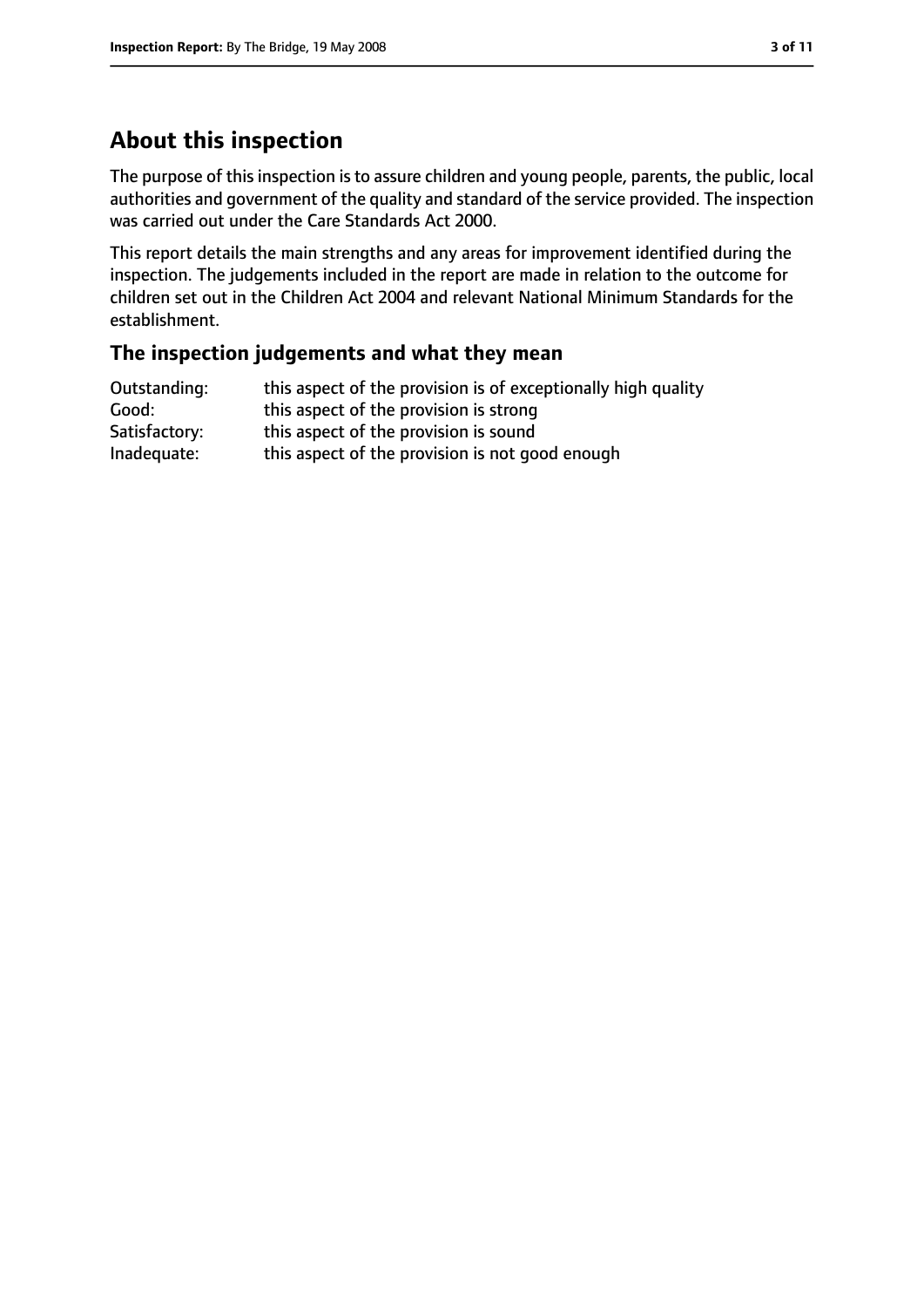# **Service information**

### **Brief description of the service**

By the Bridge is an independent fostering agency, based near Sittingbourne in Kent. According to its mission statement, it seeks to provide "a wide range of the highest quality services to meet the needs of traumatised young people 'looked after' by Local Authorities, in order to ensure they can access all of their human rights." The agency is run by a qualified and experienced senior management team, which reports to a board of directors and recent developments include the continued development of the Essex office and the introduction of an additional office in the Midlands. Staff and foster parents receive generous remuneration packages and ongoing access to training, which ensures their continued professional development. Much emphasis is placed upon providing therapeutic services, from within and outside of the agency. Children and young people receive holistic packages of care and are placed with families who can meet their needs. Placements include short and long term, emergencies, bridging and respite care, and the agency offers placements to babies, young children, teenagers, sibling groups, mothers and their babies and youngsters who present difficult and challenging behaviours.

## **Summary**

This announced key inspection was conducted by one inspector and all of the key standards were inspected. The requirements and recommendations made under the previous inspectorate were explored and were found to have been fully implemented. This is an outstanding service which continues to strive for excellence on behalf of the children and young people it serves. Robust processes protect all stakeholders and the agency works closely with placing authorities and external professionals in order to fully meet the diverse needs of those in placement. Foster parents and agency staff are highly valued; they receive the training, support and ongoing professional development they need to further enhance their existing expertise. Such factors maintain and enhance the excellent standards of care currently being enjoyed by those placed with the agency.

The overall quality rating is outstanding.

This is an overview of what the inspector found during the inspection.

### **Improvements since the last inspection**

From the previous inspection, the agency was required to address shortfalls in respect of unqualified personnel undertaking Form F assessments and the supervision of foster parents. It was also asked to improve upon the quality of health records and matching information for those in placement and to expand upon the detail of foster parent supervision records. Appropriate steps have been taken to fully comply with these requests, with improved safeguards being provided for all parties as a direct result.

### **Helping children to be healthy**

The provision is outstanding.

Children and young people receive excellent levels of support and guidance to maintain a healthy lifestyle. All are registered with local health services and where necessary, any specialist services they need are provided. Written records hold clear details of immunisation histories and medical backgrounds and foster parents support those in their care to maintain a comprehensive ongoing health record. All Looked After Children's (LAC) medicals are up to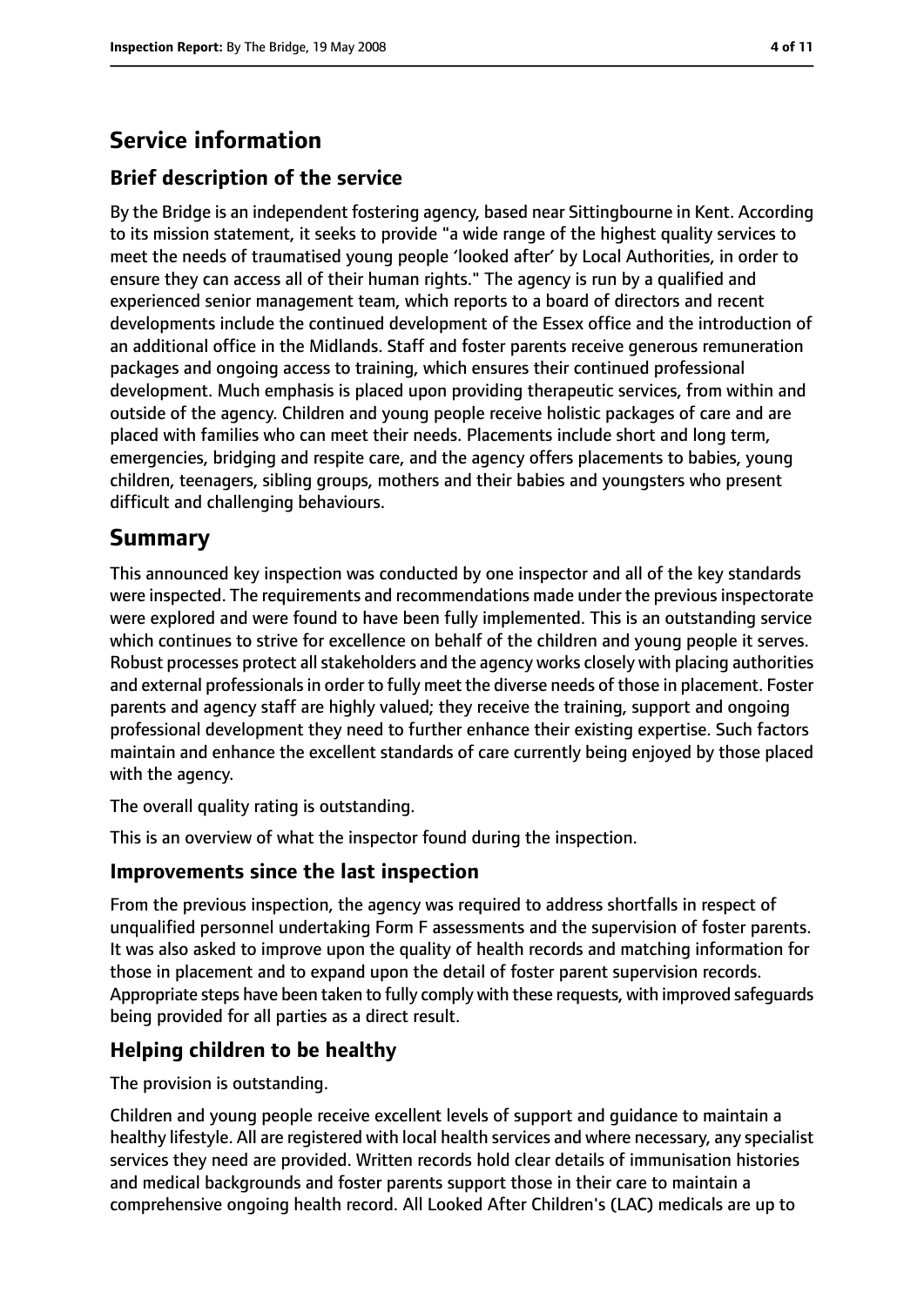date. Written health guidance for foster parents is detailed, specific and clear. It can be found within the foster parents' handbook and includes a range of relevant topics, including diet, medical conditions, growth and development, personal hygiene, eating disorders, advice for teenagers and many others. Such guidance is further enhanced by a comprehensive ongoing training programme, which is equally broad and informative. Foster parents are very well informed and this ensures they give competent support to those they look after. They are all provided with membership of 'Foster Talk', a not-for-profit organisation, that provides independent support and guidance for fostering households. Members can access counselling services and a health and first aid advice line. Foster parents maintain a detailed electronic diary that covers 23 elements of health matters; examples include accidents, illnesses and the use of any medicines. This information is routinely shared with placing social workers and is used to reliably inform children's statutory reviews. Children and young people say they are very well looked after and that their foster parents help them to stay healthy. Foster parents say the agency provides them with the guidance and training they need to effectively promote the health and development of those in their care.

### **Protecting children from harm or neglect and helping them stay safe**

#### The provision is outstanding.

The agency is comprised of a motivated, well-qualified and experienced management team. Individuals bring a wide range of relevant skills and experience, which positively impacts upon service delivery. Each person is ideally suited to their individual role. The strict application of robust recruitment procedures ensures safety for all stakeholders and the agency has recruited three qualified social workers since the last inspection. Individuals do not commence with their duties until all required checks and references are satisfactorily returned. Prospective foster parents undergo the same style of vigorous vetting, with Form F assessments now being completed only by qualified and experienced social work personnel. The assessment process is detailed and comprehensive and is followed by a full and thorough annual review process. Current foster parents say they receive clear and explicit guidance which describes their role and the expectations of the agency. Ongoing monitoring systems ensure their homes are subject to regular health and safety inspections and they confirm they receive at least one unannounced visit each year. Children and young people can be assured the agency fully takes into account their presenting needs in determining whether they have a suitable placement to offer. The matching process explicitly identifies all presenting areas of need of the child and the skills and approval status of the prospective foster parents. This process also describes the potential additional support and training needs of the foster parents and how these will be met. Clear safeguarding policies and procedures are being implemented in practice. These, alongside detailed behaviour management guidelines and complaints processes serve to protect children and young people. Safeguarding training is provided for all staff and foster parents. This is routinely updated. The National Society for the Prevention of Cruelty to Children (NSPCC) is contracted to deliver an auditing service and it also provides supervision and consultation for the agency's own safeguarding manager. Incidents of complaints and allegations are robustly monitored and a service to provide foster parents with additional guidance and support, should they be subject to an allegation is currently being developed. Every fostering household has its own safe care policy in place. The quality of these varies and not all are specific to the child or young person in placement. Foster parents understand and implement the agency's missing persons guidance in practice. They liaise closely with the local police and placing authorities to return the young person home as quickly and safely as possible. The agency is fully aware of the potential for its children and young people to become victims of bullying and is pro-active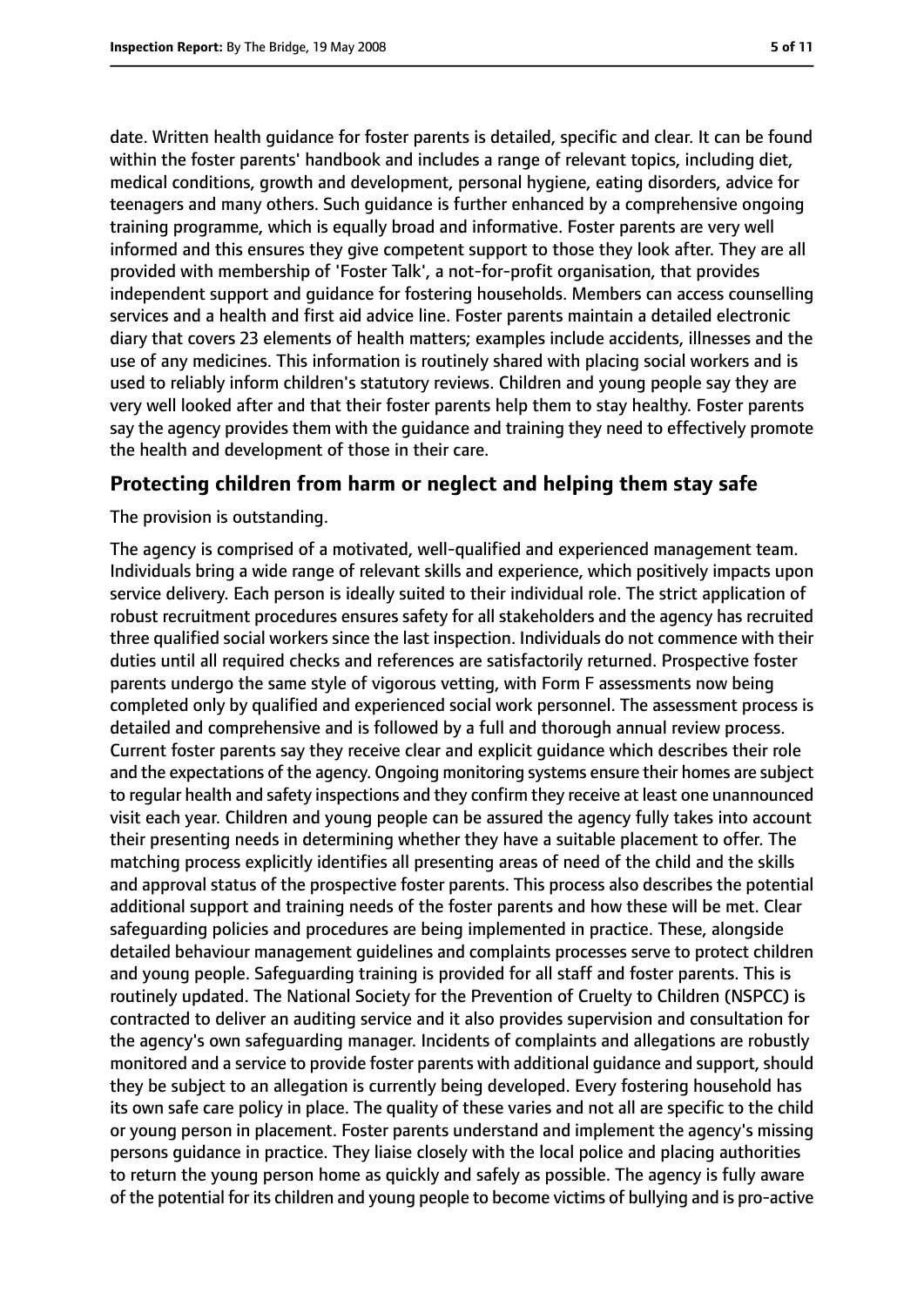in providing clear guidance and training to enable foster parents to recognise signs and symptoms as early as possible. The panel comprises of a range of eight independent members and two staff members who bring a wealth of relevant skills and expertise. Members are recruited in line with regulatory guidance and a new panel chair commenced this April. Terms of reference are clear and the panel have recently attended a full study day as a team. Written minutes of panel meetings are detailed and clear, meetings are quorate and the group performs a specific quality assurance role in terms of the assessments presented.

### **Helping children achieve well and enjoy what they do**

#### The provision is outstanding.

Sound policies and procedures effectively promote equality and diversity. The agency recruits foster parents who are able to meet the diverse range of needs of the children and young people in placement. Valuing diversity training is provided during the initial recruitment stage and becomes an ongoing feature of the annual training programme for foster parents and staff. The agency makes excellent use of its own resources, such as an experienced foster parent presenting a workshop on caring for Muslim children. There is a good mix of staff that reflects diversity in terms of age, gender and racial origin. Equally, foster parents represent a broad range of age groups, racial backgrounds and religious beliefs, and there is a good mix of married and cohabiting couples, single foster parents and gay couples. Children and young people positively benefit by being actively encouraged to explore, understand and value their heritage through the completion of life story work. Additional festival allowances are payable to foster parents to encourage those in their care to maintain positive links with their own heritage and culture, hence, their self image is enhanced because they feel valued by their foster parents. The agency actively promotes educational achievement and works hard to ensure children and young people are placed in schools and colleges that meet their needs. There are clear expectations that foster parents will provide positive support and guidance to help children to achieve; these are described within the foster care agreement and foster parent handbook. Additional allowances are payable to assist with the provision of school uniform and additional necessary equipment and resources for individual children. More recently, a dedicated education support officer post has been created. This has been filled by a dynamic and motivated existing staff member, who has many years teaching experience and is passionate about her new role. School attendance and attainment is now being robustly monitored and foster parents advocate strongly on behalf of those in their care. Fostering households are well-equipped with the necessary resources to aid and promote study and the agency routinely rewards individual children for trying their best and working hard. Foster parents are pro-active in seeking school placements early on in the placement and a number travel long distances to maintain children in existing schools, whereby they have had to move foster placement, but have been very settled at their current school.

### **Helping children make a positive contribution**

The provision is outstanding.

The agency is committed to promoting positive family contact for children and young people, in accordance with their placement plans. Training for foster parents is provided during the initial Skills to Foster induction period and beyond. Foster parents provide excellent support and many travel long distances to ensure contact is maintained. The agency enters into specific and individual agreements with placing authorities and is able to provide appropriate venues and workers who can supervise such visits and produce detailed reports. Children benefit by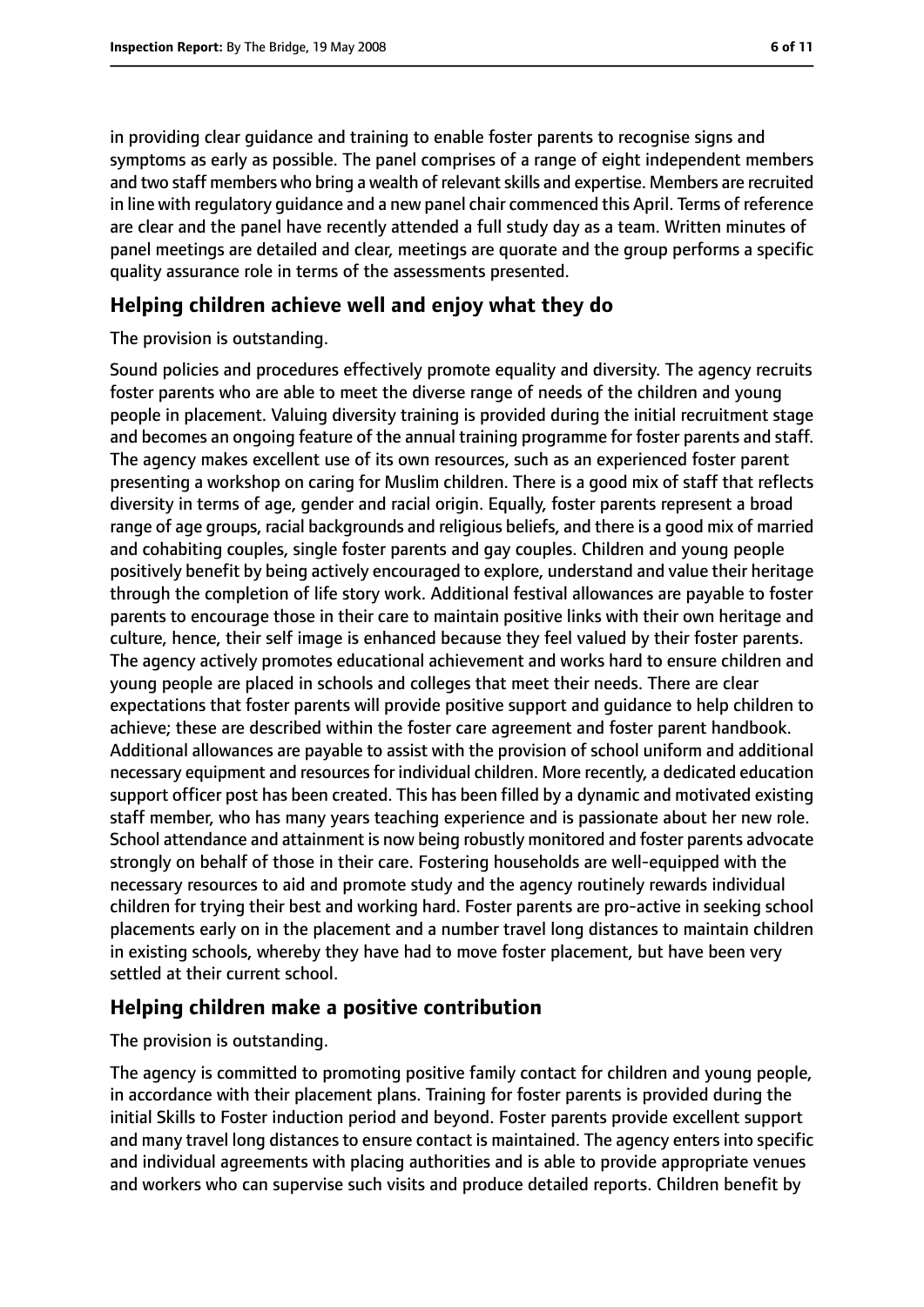maintaining links with their birth families and the agency offers clear safeguards in the arrangements it undertakes. Sound consultation processes ensure the views and opinions of children and young people are heard and responded to. Thus, they really do have an influence upon service provision. The agency has improved upon its consultation forms in respect of LAC's reviews and foster parent annual reviews because those in placement have been asked for their ideas on how to improve the agency's paperwork. Older teenagers, who have moved on into independent living are influencing how the agency is developing its leaving care service, 'Get a Lifestyle' and numerous activity days are planned throughout the year by the child and family events coordinator. Whilst the emphasis for these forums is to have fun and join in with activities, agency staff ensure they ask pertinent questions regarding the operation of the agency. This practice extends to foster parents, who say they are given plenty of opportunities to be heard through supervision groups, training meetings and the annual review process. Placing authorities are always asked for feedback at the end of placement and in preparation for the foster parents' annual reviews. The agency's website has a dedicated section for birth parents, which invites consultation from this valued group. As a result, all stakeholders have an active voice and a real influence upon the service.

### **Achieving economic wellbeing**

The provision is outstanding.

Foster parents benefit by having their allowances and expenses paid correctly and on time. Financial procedures are clearly explained and the agency pays additional allowances for the benefit of all concerned. Such payments ensure children and young people are provided with school uniforms, necessary equipment and festival allowances. Additional funding has been allocated to further develop the agency's leaving care service, (Get a Lifestyle) and all foster parents are required to assist those in their care to save a minimum of 10 pounds every week. The system in place ensures local authority social workers receive a cheque and closing statement on behalf of the child when they leave the agency. Numerousschemes are in place to encourage and reward children and young people for showing initiative; they receive certificates and gift vouchers as rewards for helping to develop the service. One young person assisted the agency to secure the services of a guest speaker to give a talk to a group of teenagers about leaving care. Individual foster parents are innovative and creative in how they assist those in their care to prepare for independence. One couple have made excellent use of a local shop to provide a work experience placement, which provides much more than a paid activity; the benefits to this young person's confidence and development of social skills is proving to be invaluable. Foster parents and those in placement further benefit through the agency's discount schemes and legal and education advice lines. Free membership with Foster Talk enables them to access these services as soon as they are approved.

#### **Organisation**

The organisation is outstanding.

Clear information is effectively communicated to all stakeholders in a variety of ways. These ideally suit the needs of each individual group. Documents including the Statement of Purpose and guides for children and young people are produced in written formats and on the website. They can be speedily translated if necessary. Children and young people say they understand the policies and processes that directly affect them, such as how to make a complaint. They confirm they are given this information in writing, but most importantly, they confirm such processes are also clearly verbally explained. The service is managed and staffed by an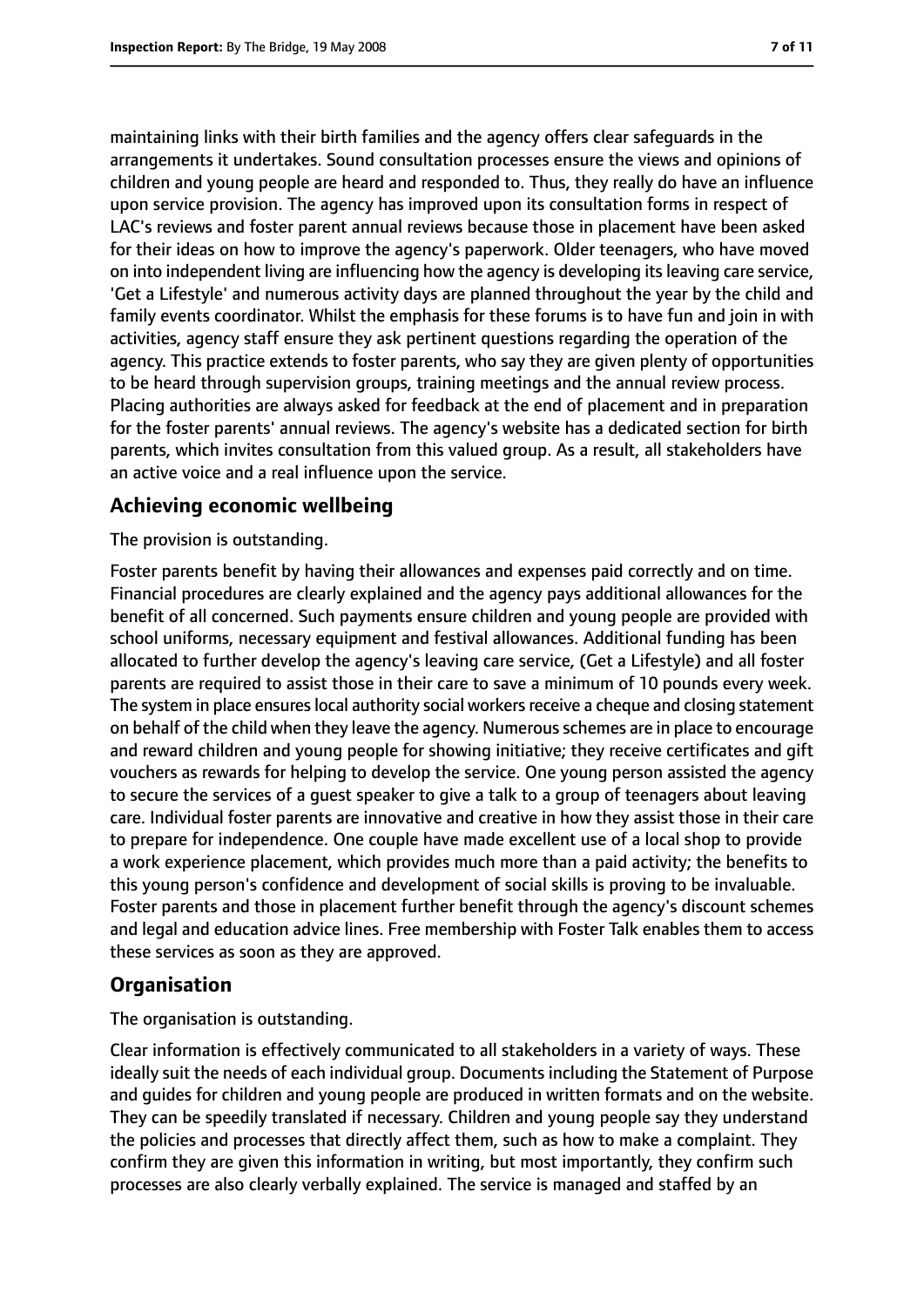experienced, motivated and energetic team. This impacts positively upon foster parents and those in their care. Staff are competent and lines of responsibility and accountability are clear and understood by all parties. The total number of staff in post ensures each department is effectively being run, with any absences easily absorbed. Handovers and team meetings occur daily and weekly. Information is therefore shared expediently between those who need to know. Agency staff are very well supported by the registered manager and responsible individual and all members of the agency, including foster parents talk of an open door policy, which makes them feel valued and respected. Hence, there is a very real sense of pride and ownership throughout the organisation. Guidance, including the staff handbook and appraisal system is currently being revised and updated, further demonstrating the agency's desire to continue to improve and move forwards. This is a constantly evolving service. Robust monitoring systems impact positively upon quality assurance. The service routinely engages reputable external agencies to conduct financial audits and a further good example is the use of the NSPCC, which is used to monitor child protection processes. The Board of Directors is comprised of individuals from a wide range of professional backgrounds, including business and child care fields at the highest level. Foster parents and children can be assured the agency is being led by a competent, well-informed group who continue to strive for excellence. The comprehensive training programme for staff and foster parents continues to meet the needs of all involved. The agency actively encourages and supports the attainment of professional qualifications for foster parents and staff, including NVQ and the Certificate in Therapeutic Foster Care. All link workers, (previously called fostering mentors), without a recognised social work qualification are currently enrolled to complete the Open University Degree in social work and all training courses, seminars and workshops are evaluated by attendees. The training manager works hard to deliver an informative and broad package. She fully utilises the skills of staff and foster parents. Courses are also led by external professionals and care leavers. This results in personnel receiving the training they need to ensure children and young people are provided with an excellent standard of care and support. Support groups and individual supervision meetings for foster parents receive a very high profile. These are planned in advance and there is a clear requirement for all concerned that these will happen in practice. Foster parents say they feel very well supported and value these forums. The role of the supervisor is clear and written records show all areas of the fostering task are being covered. Although foster parents sign their individual supervision records, not all confirm they receive a copy of them. Case records for children and young people are comprehensive. They contain all of the elements required and are being securely stored. The same applies to other pertinent administrative records and the continuing development of software packages ensures information is securely stored, yet easily retrievable.

# **What must be done to secure future improvement?**

# **Statutory requirements**

This section sets out the actions, which must be taken so that the registered person meets the Care Standards Act 2000, The Fostering Services Regulations 2005 and the National Minimum Standards. The Registered Provider must comply with the given timescales.

| Standard Action |  | <b>Due date</b> |
|-----------------|--|-----------------|
|-----------------|--|-----------------|

# **Recommendations**

To improve the quality and standards of care further the registered person should take account of the following recommendation(s):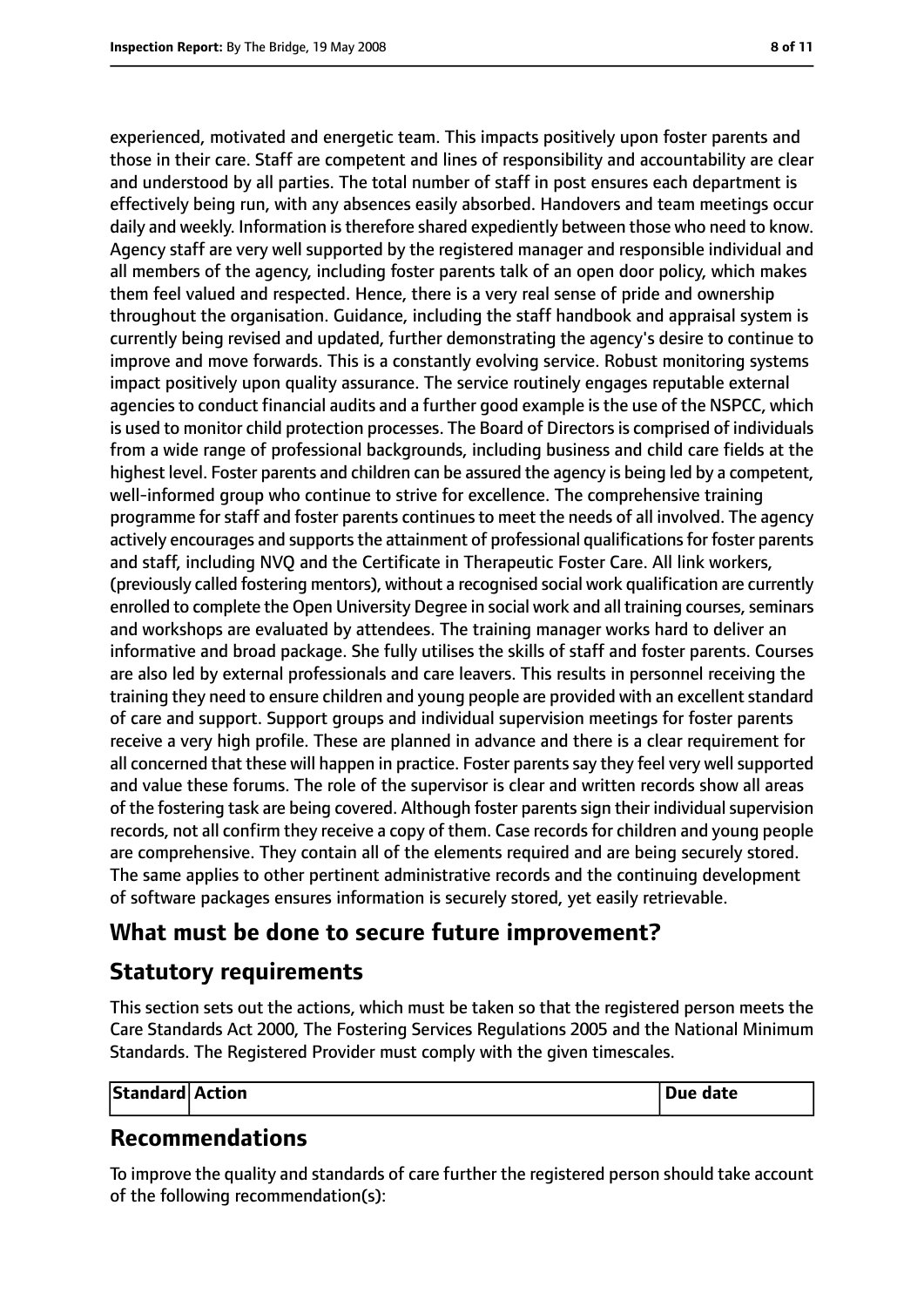- ensure the safe care policies in place refer to each individual currently in placement and monitor the quality of these at each annual review (NMS 9).
- ensure all foster parents receive copies of their own supervision records (NMS 21).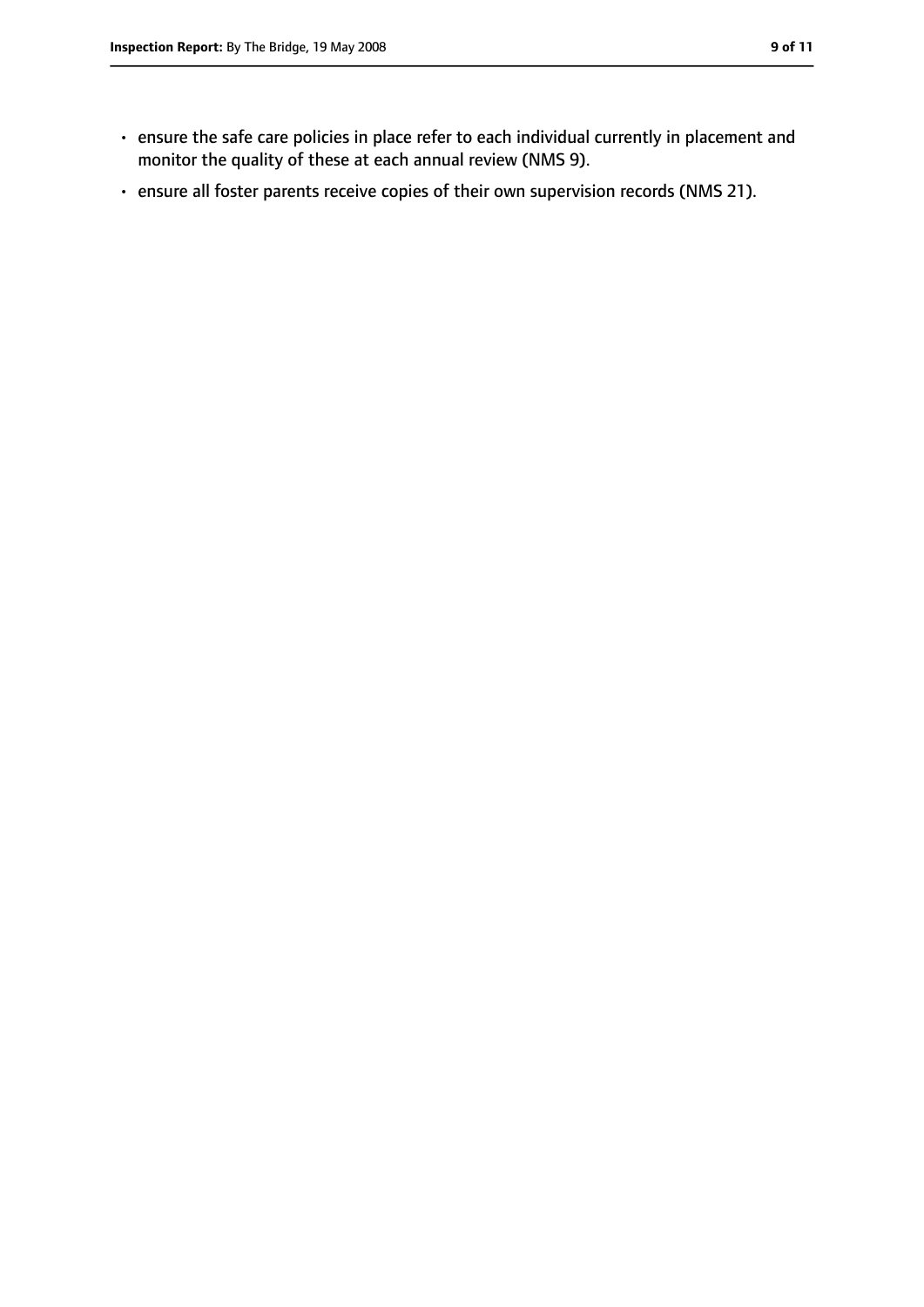# **Annex**

# **National Minimum Standards for independent fostering agency**

## **Being healthy**

### **The intended outcomes for these standards are:**

• the fostering service promotes the health and development of children (NMS 12) **Ofsted considers 12 the key standard to be inspected.**

### **Staying safe**

### **The intended outcomes for these standards are:**

- any persons carrying on or managing the service are suitable (NMS 3)
- the fostering service provides suitable foster carers (NMS 6)
- the service matches children to carers appropriately (NMS 8)
- the fostering service protects each child or young person from abuse and neglect (NMS 9)
- the people who work in or for the fostering service are suitable to work with children and young people (NMS 15)
- fostering panels are organised efficiently and effectively (NMS 30)

**Ofsted considers 3, 6, 8, 9, 15 and 30 the key standards to be inspected.**

## **Enjoying and achieving**

### **The intended outcomes for these standards are:**

- $\cdot$  the fostering service values diversity (NMS 7)
- the fostering service promotes educational achievement (NMS 13)
- when foster care is provided as a short-term break for a child, the arrangements recognise that the parents remain the main carers for the child (NMS 31)

### **Ofsted considers 7, 13 and 31 the key standards to be inspected.**

### **Making a positive contribution**

### **The intended outcomes for these standards are:**

- the fostering service promotes contact arrangements for the child or young person (NMS 10)
- the fostering service promotes consultation (NMS 11)

**Ofsted considers 10 and 11 the key standards to be inspected.**

### **Achieving economic well-being**

### **The intended outcomes for these standards are:**

- the fostering service prepares young people for adulthood (NMS 14)
- the fostering service pays carers an allowance and agreed expenses as specified (NMS 29)

**Ofsted considers none of the above to be key standards to be inspected.**

### **Organisation**

### **The intended outcomes for these standards are:**

- $\cdot$  there is a clear statement of the aims and objectives of the fostering service and the fostering service ensures that they meet those aims and objectives (NMS 1)
- the fostering service is managed by those with the appropriate skills and experience (NMS 2)
- the fostering service is monitored and controlled as specified (NMS 4)